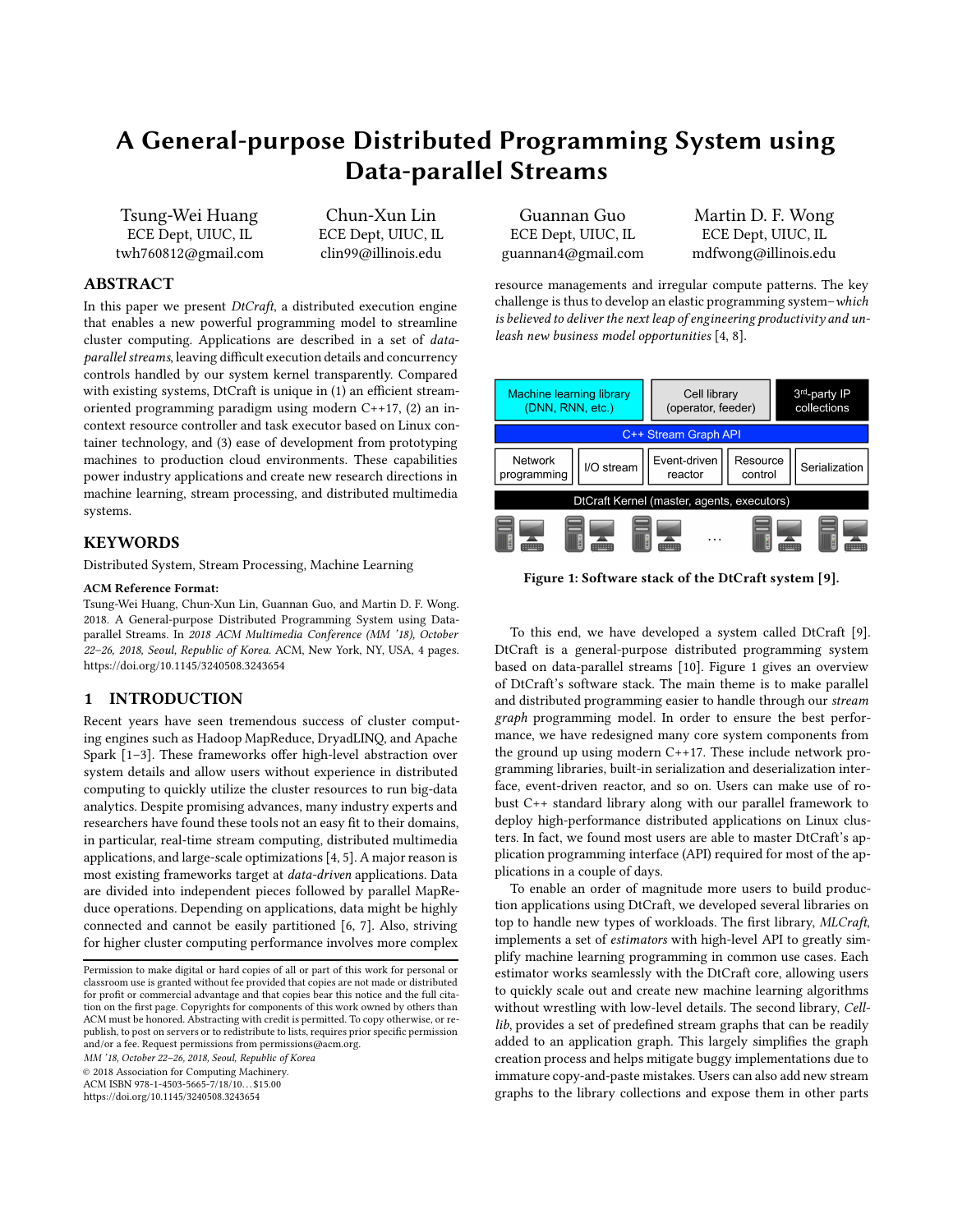<span id="page-1-0"></span>

Figure 2: The system architecture of DtCraft. The kernel consists of a master daemon and one agent daemon per working machine. User describes an application in terms of a sequential stream graph and submits the executable to the master through our submission script. The kernel automatically deals with job scheduling, process communication, and work distribution that are known difficult to program correctly. Data is transferred through either TCP socket streams on inter-edges or shared memory on intra-edges, depending on the deployment by the scheduler. Application and workload are isolated in Linux containers.

of DtCraft including streaming and batch applications. These libraries can facilitate the developments of new multimedia, AI, and real-time streaming systems [\[11\]](#page-3-10).

Our work and user experiences lead us to believe that each system has its own reason to exist. The judgement should be left for users. DtCraft is being actively maintained and has recently acquired multi-year supports from Defense Advanced Research Projects Agency (DARPA) to help advance the next generation distributed computing. This will allow us to provide long term support for each major release. For more details about DtCraft, please refer to our official website [\[9](#page-3-8)].

## 2 THE DTCRAFT SYSTEM

In this section we highlight the system architecture of DtCraft and discuss our stream graph programming model.

## 2.1 System Architecture

The overview of the DtCraft system architecture is shown in Figure [2.](#page-1-0) The system kernel contains a master daemon that manages agent daemons running on each cluster node. Each job is coordinated by an executor process that is either invoked upon job submission or launched on an agent node to run the tasks. A job or an application is described in a stream graph formulation. Users can specify resource requirements (e.g. CPU, memory, disk usage) and define computation callbacks for each vertex and edge, while the whole detailed concurrency controls and data transfers are automatically operated by the system kernel. A job is submitted to the cluster via a script that sets up the environment variables and the executable path with arguments passed to its main method. When a new job is submitted to the master, the scheduler partitions the graph into several topologies depending on current hardware resources and CPU loads. Each topology is then sent to the corresponding agent and is executed in an executor process forked by the agent. For those edges within the same topology, data is exchanged via efficient shared memory. On the other hand, connections across different topologies run through TCP sockets.

# 2.2 Stream Graph Programming Model

One of the key inventions of DtCraft is the stream graph programming model. The term "stream" is analogous to an assembly pipeline, where one end generates a series of products and the other end processes these products in a first-in-first-out (FIFO) manner. Listing [1](#page-1-1) shows the gateway classes to create a stream graph.

```
class Vertex {
  any type any :
  shared\_ptr < OutputStream > osteream (key\_type);shared\_ptr < InputStream > isterean (key\_type);\}:
class Stream {
  function < Signal (Vertex &, OutputStream &) > on_os;
  function < Signal (Vertex &, InputStream &)> on_is;
\}:
class Graph {
  V ertex Builder vertex ();
  StreamBuilder stream (key_type, key_type);
  ContainerBuilder container ();
\};
```
#### Listing 1: Gateway classes to create a stream graph.

A stream graph consists of three major components, vertex, stream, and container. A vertex is a place to store computation results and a stream represents a directed channel to send or receive data. Each stream is associated with two computation callbacks, one on input side and one on output side. These computation callbacks occur whenever data is available on the underlying device which can be a file, a socket, or a pipe. Multiple streams are independent of each other and can run in parallel. A container represents one unique partition of a stream graph. Unlike existing cluster computing frameworks, DtCraft delegates the scheduler control to users. Gaining valuable hints from users instead of blind graph partitions can guide the scheduler toward the best job deployment.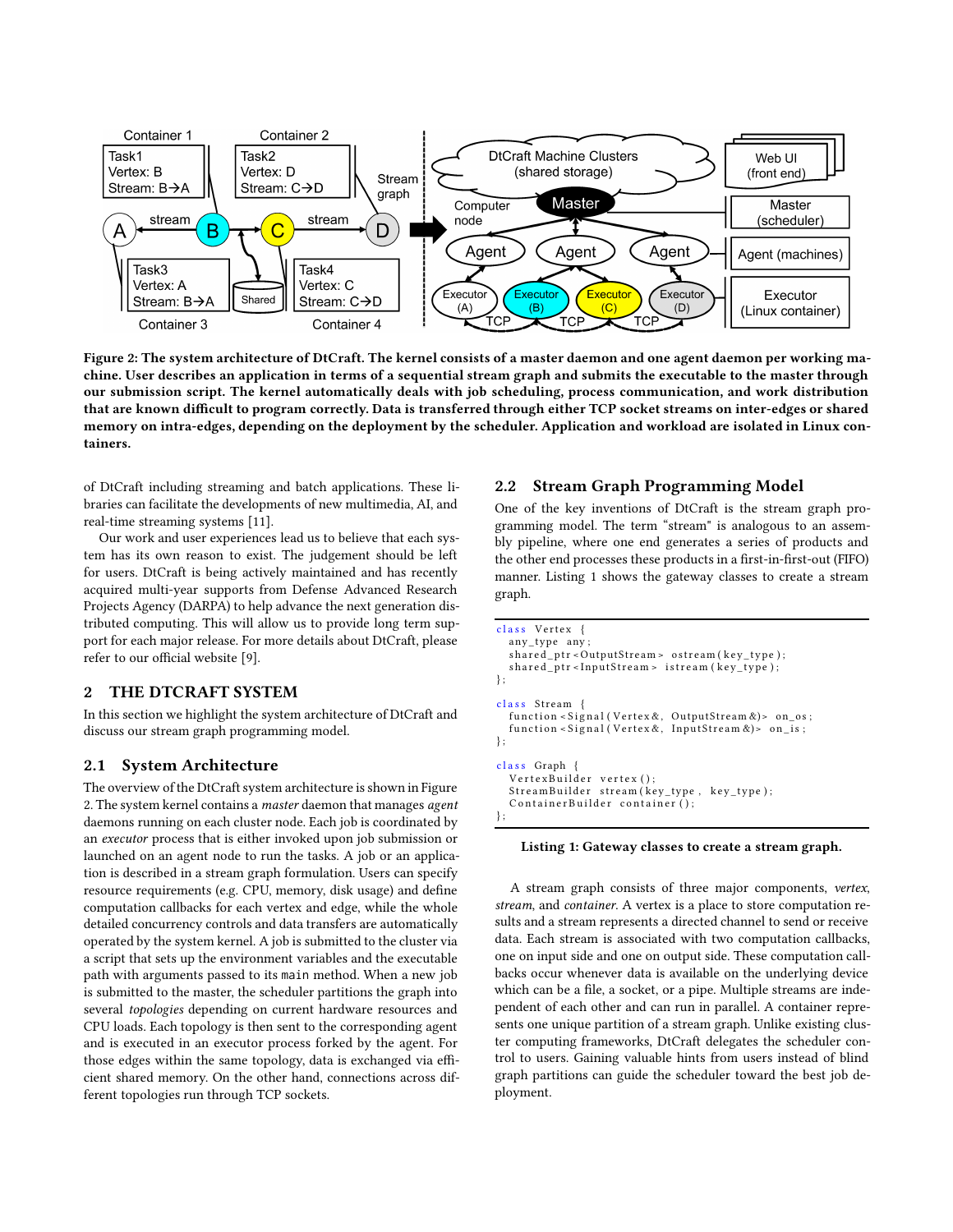## 3 APPLICATIONS AND EXAMPLES

In this section, we give several concrete examples to help readers better understand DtCraft.

## 3.1 A Vanilla Stream Graph

Listing [2](#page-2-0) presents a simple yet representative stream graph example. The stream graph consists of two vertices, A and B, and two streams. Each vertex sends a greeting message to the other end and closes the underlying stream channel. Closing one end of a stream will subsequently force the other end to close. The program terminates when no active stream events exist. Finally we create two containers each of 1 GB memory and 1 CPU to distribute A and B to two machines.

```
Graph G;
auto A = G, vertex ():
auto B = G, vertex ():
auto lambda = \begin{bmatrix} \end{bmatrix} (Vertex& v, InputStream& is) {
   if (string s; is (s) != -1) {<br>cout << "Received: " << s << '\n';
     return Event :: REMOVE;
   }
  return Event :: DEFAULT;
} ;
auto AB = G. stream(A, B).on (lambda);auto BA = G. stream(B, A). on (lambda);A. on ([&AB] (Vertex& v) {
  (* v. ostream(AB)) ("hello world from A" s);\} ) :
B.on([&BA] (Vertex& v) {<br>(*v.ostream(BA))("hello world from B"s);
\} ) ;
G. container (). add(A). memory(1_GB). cpu(1);
G. container (). add(B). memory(1_GB). cpu(1);
Executor (G). run ( );
```
## Listing 2: A distributed hello-world stream graph.

There are three important aspects. First, data streams are parallel. The program might print A's message before B or B's message before A, whichever arrives first. Second, even though the stream graph contains a cycle, developers should be aware of the fact that computation occurs asynchronously. There is no explicit synchronization or loop linearization to break the cycle. Third, distributing A and B to different nodes takes only two lines of code. The same code running on a local machine can easily scale out to multiple machines. These advantages allow DtCraft to create more general and faster dataflow graphs compared to [\[2,](#page-3-11) [3,](#page-3-2) [12\]](#page-3-12).

## 3.2 Online Machine Learning

The second example is a online image classifier using our built-in deep neural network (DNN) library. Implementing a production distributed or online machine learning algorithm is a notoriously difficult task not because of the learning algorithm but the complex peripheral works such as streaming, model exposure, and data collection [\[8](#page-3-7)]. DtCraft's machine learning library aims to reduce this barrier. Figure [3](#page-2-1) shows the stream graph to train a DNN classifier through a sequence of images from the MNIST database [\[13\]](#page-3-13). The stream feeder is a cell of a predefined stream graph that is readily useable to create image streams. The other vertex takes a DNN classifier and performs online training on each image stream.

<span id="page-2-1"></span>

Figure 3: A online image classifier stream graph.

```
Graph G;
auto src = G.insert < cell :: MinistStreamFeeder > 0mnist\_image\_file, mnist\_label\_file) ;
auto dnn = G. v e r t e x ();
auto\ d2s = src.in(dnn);dnn.on([&] (Vertex& v) {
   auto& c = v . any . employee < DnnClassifier >();printf ("DNN classifier [784x30x10] \n\cdot n");
  c. layer <FullyConnectedLayer >(784, 30, RELU);
  c. layer <FullyConnectedLayer >(30, 10);
  (* v. ostream ( d2s ) ) (10000 );\} ) :
G. stream (\text{src.out}(), dm). on ([&] (Vertex& v, InputStream& is) mutable {
     auto& c = any\_cast < DnnClassifier < (v. any);Eigen :: MatrixXf M;
     Eigen :: VectorXi L;
     while ( is (M, L) != -1) {
        auto cnt = ((L - c . infer(M)) == 0).count();auto acc = \int_0^{\infty} / static_cast < float >(M. rows ());
       printf ("Accuracy: %f \n\overline{\n\begin{bmatrix} n \\ n \end{bmatrix}}, acc);
       c. train (M, L, 1, 64, 0.01f, [] () \{\});
       (*\texttt{v}.\texttt{ostream}(d2s)) (acc < 0.95 f ? 10000 : -1);
     return Event :: DEFAULT;
  }
\lambda:
G. container (). add (dnn);
G. container (). add (src);
```
Executor  $(G)$ . run  $($  );

#### Listing 3: Implementation of the online image classifier.

The implementation is shown in Listing [3.](#page-2-2) In a rough view, there are only a couple lines of code to implement a distributed online machine learning algorithm. This sequential code is capable of running distributively on two nodes, one for dnn and another for src. At each time step, the DNN classifier dnn requests 10000 images from the stream feeder src and performs training until the accuracy reaches 95%. It is observed that the feeder cell simplifies the graph creation process. By calling src.in(dnn), a stream d2s connecting dnn to src is automatically added to the graph. In short, the cell interface introduces a new way to develop "reusable" software at cluster scale. Users can create new cells to encapsulate certain applications, thereby allowing better reuse of design efforts.

## 3.3 External Program

DtCraft supports the execution of external programs. This is particularly useful when users want to create new streaming applications on top of existing or 3rd-party programs. When a vertex is specified as an external program, the kernel spawns a new program supplied by the given command. Connections will be passed to the